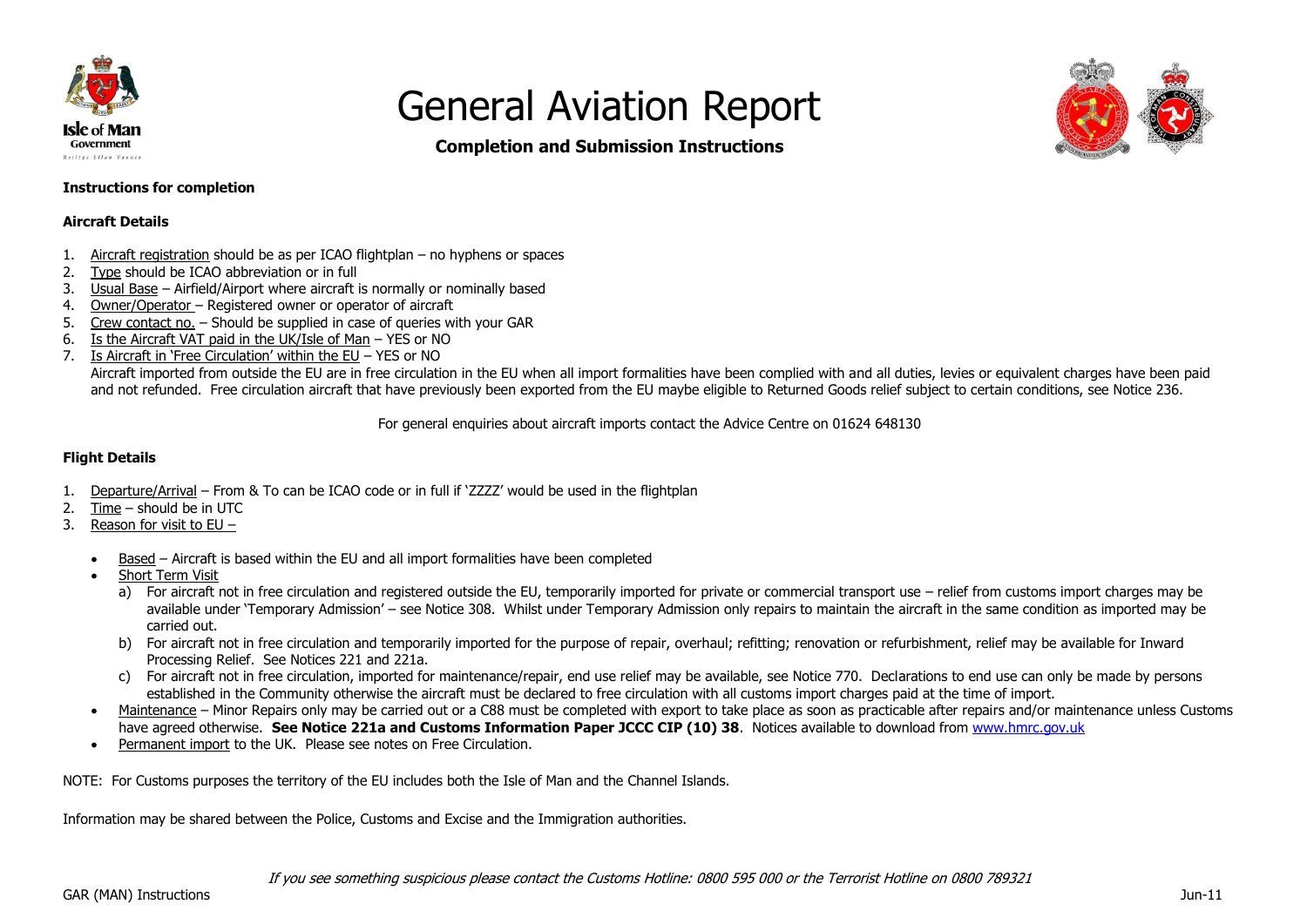



## **Completion and Submission Instructions**

#### **Crew/Passenger Details**

- $\bullet$  C/P Denote whether person on board is Crew (C) or Passenger (P)
- Other details (Names, Date and place of Birth, Nationality and passport no.) should be completed in full
- Address is required for all flights notified under the Schedule 7 of the Anti-Terrorism and Crime Act 2003

#### **Notification of flights is required under:- Sec. 27 Customs & Excise Management Act 1986, Sec. 27 of Schedule 2 – Immigration Act 1971, Schedule 7 of the Anti-Terrorism and Crime Act 2003**

### **There are 3 types of Airports – Designated, Certificate of Agreement (COA), and other airfields.**

Desianated Airports – Aircraft may arrive and depart from and to any destination. Prior notice is not always necessary but a GAR should be completed for International flights. Some airports are not designated by all agencies – See list on page 3. Some Designated Airports may also have COAs in place at individual establishments.

COA Airfields – Flights should only operate to/from destinations specified and notified in accordance with the agreement. Agreements vary and details should be sought from the Airport Operator.

Other Airfields – International flights should only operate to/from the E.U. **(Channel Islands are not part of the E.U.)**

### **All flights departing and arriving in the Isle of Man notified for Customs, Immigration and Police purposes should be sent to:**

Fax **01624 648183 (overseas: +44 1624 648183);** or email to **iomflightgar@gov.im** (please put GAR, registration and airfield in the subject of the email)

Notification periods

**Outbound to EU – no obligation to notify Outbound/Inbound Channel Islands – 12 hours Inbound from EU – 4 hours prior to arrival Inbound/Outbound other non-EU – 24 hours**

All Common Travel Area (CTA) flights notified under the Ant-Terrorism and Crime Act 2003 should be sent to the number above.

12 hours notice required for Non-Designated Airports (ATCA 2003).

The Common Travel Area consists of Northern Ireland, The Isle of Man, Republic of Ireland and the Channel Islands.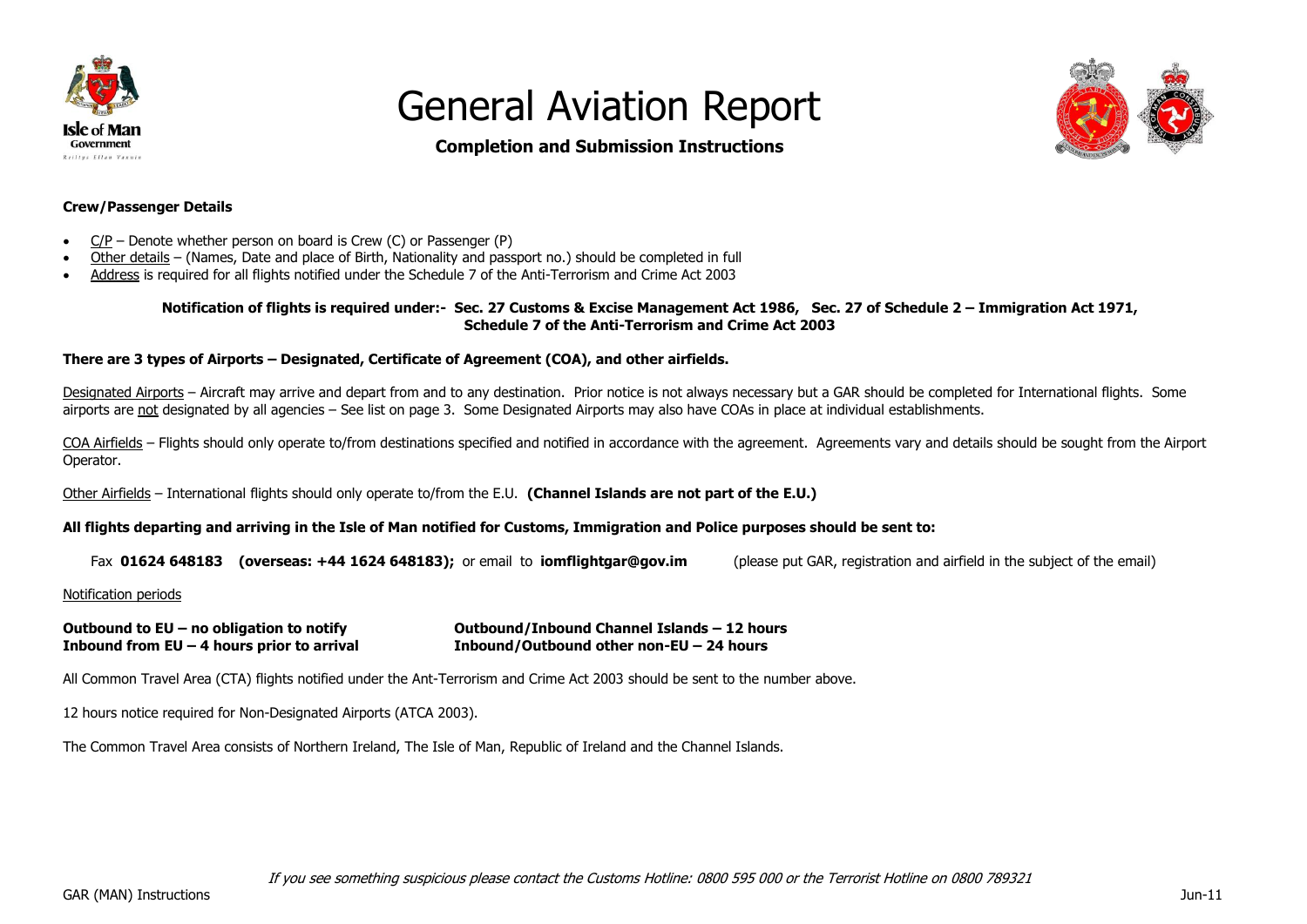



# **Completion and Submission Instructions**

| County                                                            | Fax             | Tel      | County         | Fax      | Tel       | County                                   | Fax        | Tel                                            | County               | Fax             | Tel             |  |  |  |
|-------------------------------------------------------------------|-----------------|----------|----------------|----------|-----------|------------------------------------------|------------|------------------------------------------------|----------------------|-----------------|-----------------|--|--|--|
| Avon &                                                            | 01275           | 01275    | Bedfordshire   | 01582    | 01582     | Cambridgeshire                           | 01223      | 01223                                          | Cheshire             | 01244           | 01244           |  |  |  |
| Somerset                                                          | 473516          | 473515   |                | 723352   | 725081    |                                          | 823295     | 823219                                         |                      | 612195          | 612270          |  |  |  |
| Cleveland                                                         | 01642           | 01642    | Cumbria        | 01768    | 01768     | Devon/Cornwall                           | 01392      | 01392                                          | Derbyshire*          | 01332           | 01246           |  |  |  |
|                                                                   | 326035          | 301330   |                | 868867   | 215058    |                                          | 452680     | 362634                                         |                      | 613242          | 522014          |  |  |  |
|                                                                   |                 |          |                |          |           |                                          | 01348      |                                                |                      |                 |                 |  |  |  |
|                                                                   |                 |          |                |          |           |                                          | 874046     |                                                |                      |                 |                 |  |  |  |
|                                                                   |                 |          |                |          |           |                                          | $(M-F)$    |                                                |                      |                 |                 |  |  |  |
| Dorset                                                            |                 | 01202    | Durham         | 01325    | 01325     | Dyfed/Powys                              | 01348      | 01348                                          | $Essex*$             | 01245           | 01376           |  |  |  |
|                                                                   |                 | 593999   |                | 335298   | 332061    |                                          | 874000     | 871968                                         |                      | 452697          | 556284          |  |  |  |
|                                                                   |                 |          |                |          |           |                                          | (weekends) |                                                |                      |                 |                 |  |  |  |
|                                                                   |                 |          | Metropolitan-  |          |           |                                          |            |                                                |                      |                 |                 |  |  |  |
| Gloucester*                                                       | 01242           | 01242    | Greater        | 01959    | 01959     | Greater                                  | 0161 856   | 0161856                                        | Gwent                | 01633           | 01633           |  |  |  |
|                                                                   | 247896          | 247899   | London         | 540481   | 540333    | Manchester                               | 0260       | 0270                                           |                      | 867773          | 642210          |  |  |  |
| Hampshire/                                                        | 02392           | 02392    | Hertfordshire* | 01707    | 01707     | Humberside                               | 01482      | 01482                                          | Isle of Man          | 01624           | 01624           |  |  |  |
| $IOW*$                                                            | 899087          | 899092   |                | 354755   | 354683    |                                          | 578672     | 578660                                         |                      | 648183          | 631335          |  |  |  |
| Kent                                                              | 01303           | 01303    | Lancashire     | 01253    | 01253     | Leicestershire                           | 01332      | 01332                                          | Lincolnshire         | 01205           | 01522           |  |  |  |
|                                                                   | 289269          | 287320   |                | 407174   | 604166    |                                          | 812581     | 811044                                         |                      | 312297          | 558054          |  |  |  |
| Merseyside                                                        | 0151 486        | 0151 777 | Middlesex      | 01959    | 01959     | Norfolk*                                 | 01603      | 01603                                          | Northamptonshire     | 01604           | 003003009999    |  |  |  |
|                                                                   | 5151            | 2377     |                | 540481   | 540333    |                                          | 788603     | 787392                                         |                      | 703511          | ext             |  |  |  |
| Northern                                                          |                 | 02890    | Northumbria -  | 0191 214 | 0191 2869 |                                          | 01407      | 01407                                          | North Yorkshire      |                 | 8001035         |  |  |  |
| Ireland                                                           | 02890<br>901242 | 650222   | Tyne & Wear    | 0270     | 356       | North Wales                              | 763565     | 724444                                         |                      | 01609<br>789183 | 01609<br>789188 |  |  |  |
|                                                                   | 0115 844        | 0115 967 | South Wales-   | 01446    | 01466     | South Wales-                             | 01792      | 01792                                          | Staffordshire*       | 01785           | 01785           |  |  |  |
| Nottinghamshire                                                   | 5049            | 0500     | Cardiff        | 710360   | 710286    | Swansea                                  | 473186     | 472424                                         |                      | 226056          | 234865          |  |  |  |
| Suffolk                                                           | 01394           | 01473    |                | 01483    | 01483     |                                          | 01293      | 01273                                          | South Yorkshire      | 01302           | 01302           |  |  |  |
|                                                                   | 673969          | 383383   | Surrey         | 634585   | 639936    | <b>Sussex</b>                            | 592815     | 592803                                         |                      | 385523          | 385523          |  |  |  |
| Thames Valley*                                                    | 01865           | 01865    | Warwickshire   | 02476    | 01926     | <b>West Mercia</b>                       | 01386      | 01905                                          | <b>West Midlands</b> | 0121 712        | 0121 780        |  |  |  |
|                                                                   | 555900          | 555909   |                | 639231   | 415145    |                                          | 591841     | 723000                                         |                      | 6099            | 2112            |  |  |  |
| West Yorkshire                                                    | 0113 250        | 0113 239 | Wiltshire*     | 01722    | 01722     |                                          |            |                                                |                      |                 |                 |  |  |  |
|                                                                   | 0275            | 1189     |                | 435201   | 435312    |                                          |            |                                                |                      |                 |                 |  |  |  |
| Central Scotland                                                  | 01786           | 01786    | Dumfries &     | 01776    | 01387     | Fife                                     | 01383      | 01592                                          | Grampian             | 01224           | 01244           |  |  |  |
|                                                                   | 472206          | 456349   | Galloway       | 704066   | 242300    |                                          | 414827     | 251189                                         |                      | 770412          | 725766          |  |  |  |
| Lothian &                                                         | 0131 335        | 0131 335 | Northern       | 01463    | 01463     | Strathclyde                              | 0141 532   | 0141 532                                       | Tayside*             | 01382           | 01382           |  |  |  |
| <b>Borders</b>                                                    | 3500            | 3501     | Scotland       | 720668   | 720284    |                                          | 6075       | 6087                                           |                      | 596509          | 596286          |  |  |  |
| Thames Valley - Berkshire, Buckinghamshire & Oxfordshire          |                 |          |                |          |           | Warwickshire - Coventry Fax 02476 639451 |            | West Mercia covers Shropshire & Worcestershire |                      |                 |                 |  |  |  |
| * email facility available - contact individual force for details |                 |          |                |          |           | Wellesbourne Fax 01789 470465            |            |                                                |                      |                 |                 |  |  |  |
|                                                                   |                 |          |                |          |           |                                          |            |                                                |                      |                 |                 |  |  |  |

If you see something suspicious please contact the Customs Hotline: 0800 595 000 or the Terrorist Hotline on 0800 789321